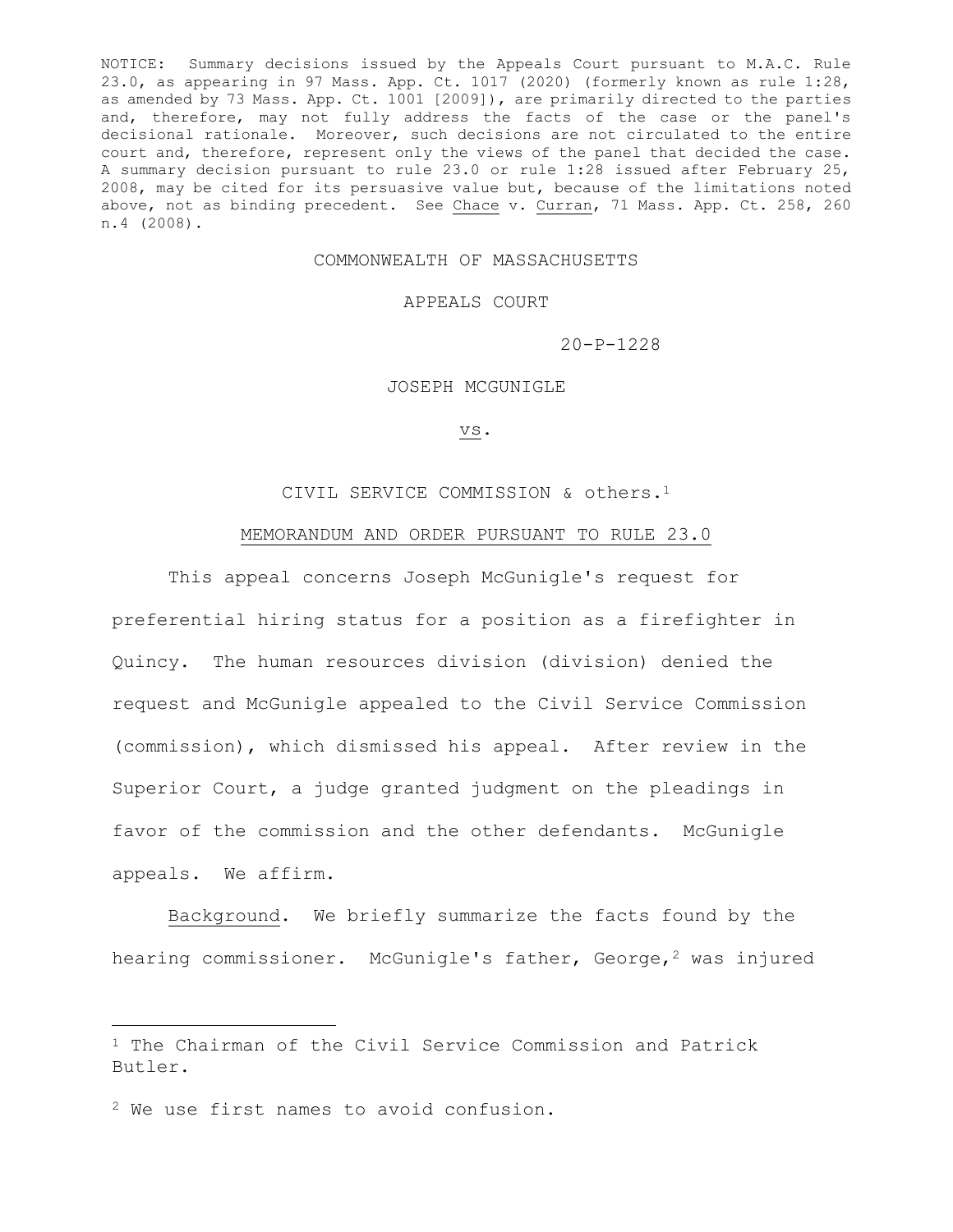in the line of duty, and retired from the Boston police department in 1982. George was awarded accidental disability benefits that entitled him to a yearly amount of pension equal to seventy-two percent of the annual rate of his regular compensation. See G. L. c. 32,  $\frac{1}{2}$  (2) (a) (ii). In 1997, the Legislature passed a special act that entitled Joseph to a preferred position on the eligible list for Quincy police officers.<sup>3</sup> See St. 1997, c. 64. Joseph was granted preferential status and subsequently was hired and served as a Quincy police officer until his retirement in 2012.

In 2018, after taking the civil service examination for firefighters, Joseph twice applied to the division for "402B preference."4 The division denied his requests because George's

<sup>3</sup> The special act stated:

 $4$  General Laws c. 31, § 26, as amended by St. 1985, c. 402, § 1, enables a child of a police officer who passes the required written and physical examinations to receive a statutory preference in placement on all entry-level police officer or firefighter eligible lists if the police officer was permanently and totally disabled in the line of duty and if through a special act of the Legislature, the police officer received a

<sup>&</sup>quot;Notwithstanding the provisions of any general or special law or rule of regulation to the contrary, for the purpose of placement on the eligible list for appointment for the position of police officer in the city of Quincy, Joseph T. McGunigle shall be considered to be the son of a police officer as provided in [G. L. c. 31, § 26]; provided, however, that he passes the required written and physical examination for entrance to the police service" (emphasis added).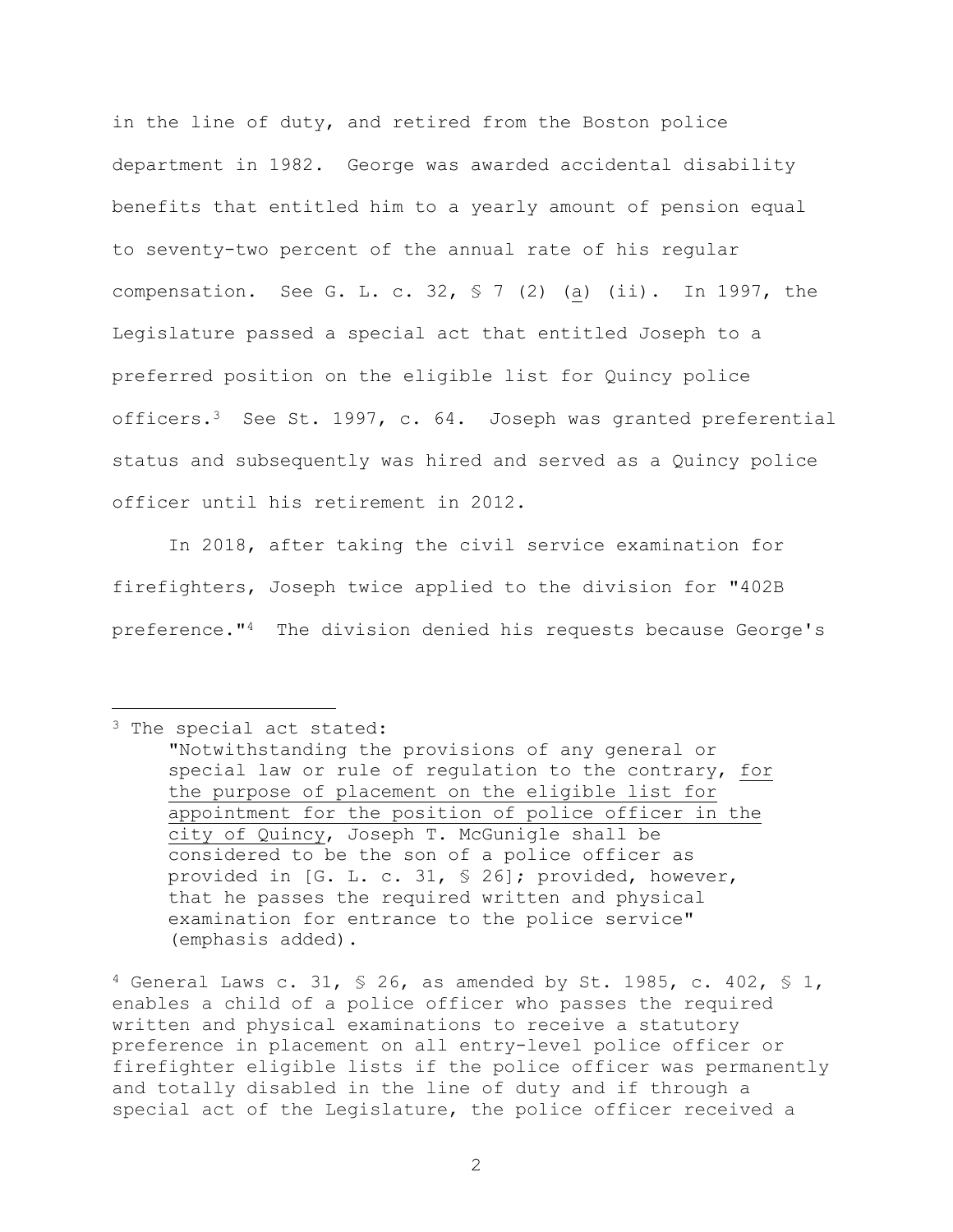pension was not equal to one hundred percent of an active police officer's salary, and there was no "Special Act passed by the Massachusetts Legislature that authorize[d] the payment of full salary" to George. See G. L. c. 32, § 7 (2) (a) (ii). Joseph appealed the decision of the division to the commission, which after a hearing, dismissed the appeal, concluding that Joseph failed to meet the statutory requirements for a 402B preference. The commission concluded, inter alia, that the scope of Joseph's special act was limited to preference on an eligible Quincy police officer list.

Discussion. "[W]e review the commission's decision under G. L. c. 31, § 44," and it "will be upheld unless it is 'unsupported by substantial evidence[,] . . . arbitrary or capricious, an abuse of discretion, or otherwise not in accordance with the law.'" Boston Police Dep't v. Civil Serv. Comm'n, 483 Mass. 461, 469 (2019), quoting G. L. c. 30A, § 14 (7). "Substantial evidence is 'such evidence as a reasonable mind might accept as adequate to support a conclusion.'" Boston Police Dep't, supra, quoting G. L. c. 30A, § 1 (6). "The party appealing bears a heavy burden because we give due weight to the experience, technical competence, and specialized knowledge of the commission" (quotations and citations omitted). Spencer v.

3

retirement pension equal to the regular rate of compensation had the police officer continued in service.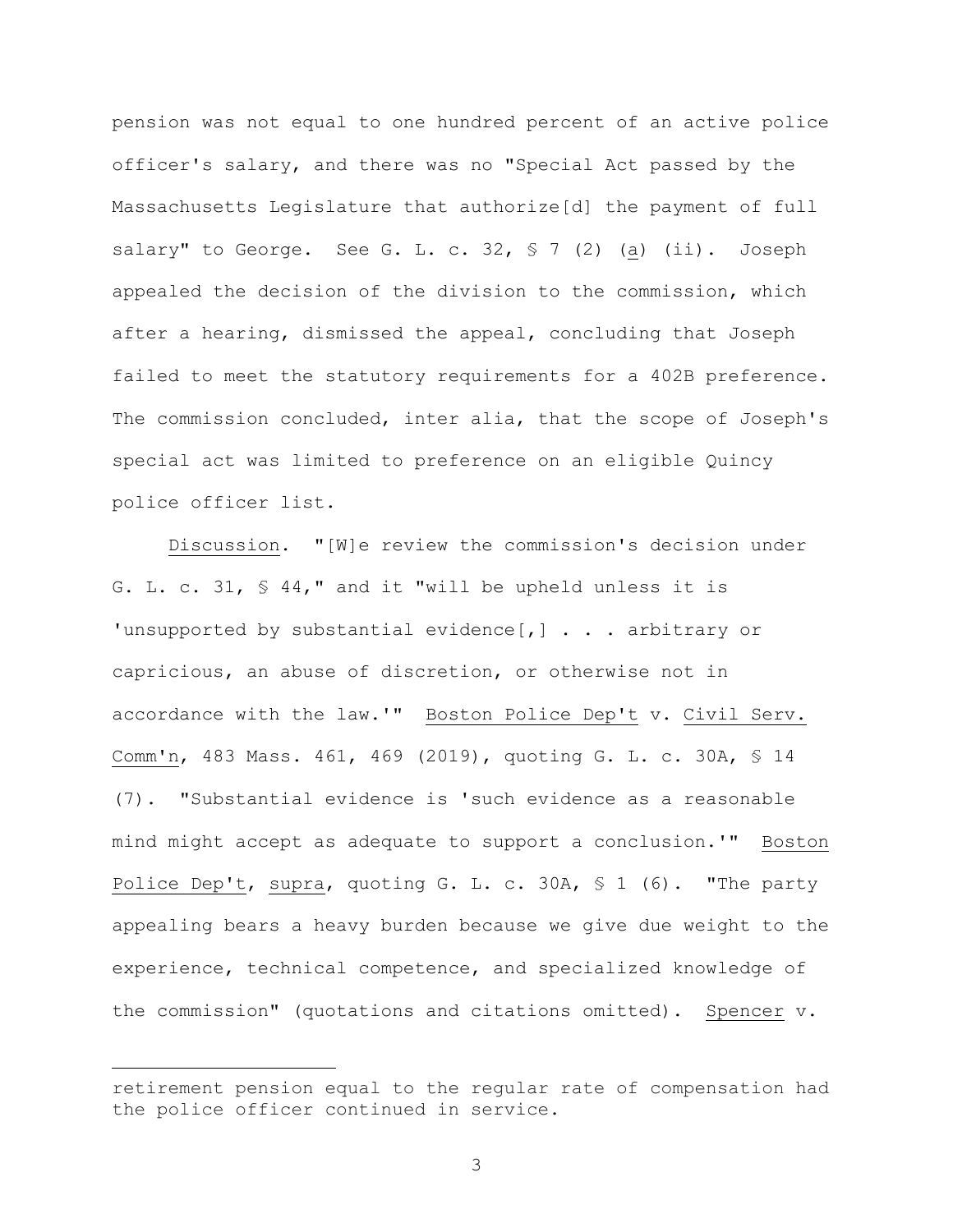Civil Serv. Comm'n, 479 Mass. 210, 215 (2018). "This standard of review is highly deferential to the agency on questions of fact and reasonable inferences drawn therefrom." Brackett v. Civil Serv. Comm'n, 447 Mass. 233, 242 (2006), quoting Flint v. Commissioner of Pub. Welfare, 412 Mass. 416, 420 (1992).

Joseph argues that he was wrongfully denied 402B preference because the division had previously awarded this status to him and his special act, which never expires, applies to both police officers and firefighters. We are not persuaded. First, the commission properly concluded that Joseph did not meet the statutory requirements. See G. L. c. 31, § 26. Although George was injured in the line of duty, he did not receive benefits equal to the one hundred percent of his salary as required by statute. And Joseph did not present, and does not argue, that there was a special act granting George a full salary pension. That the division granted him 402B preference in the past is of no moment. See Ralph v. Civil Serv. Comm'n, 100 Mass. App. Ct. 199, 209 n.9 (2021). Finally, the plain language of the special act awarded Joseph preferential hiring status as a police officer, not a firefighter.<sup>5</sup> Based on the foregoing, we conclude

4

<sup>5</sup> Inasmuch as Joseph argues that he should be granted 402B preference because another similarly situated applicant received such preference, this claim is belied by the record. The other applicant was granted preferential status based on the explicit language of special legislation to which that applicant was the beneficiary.